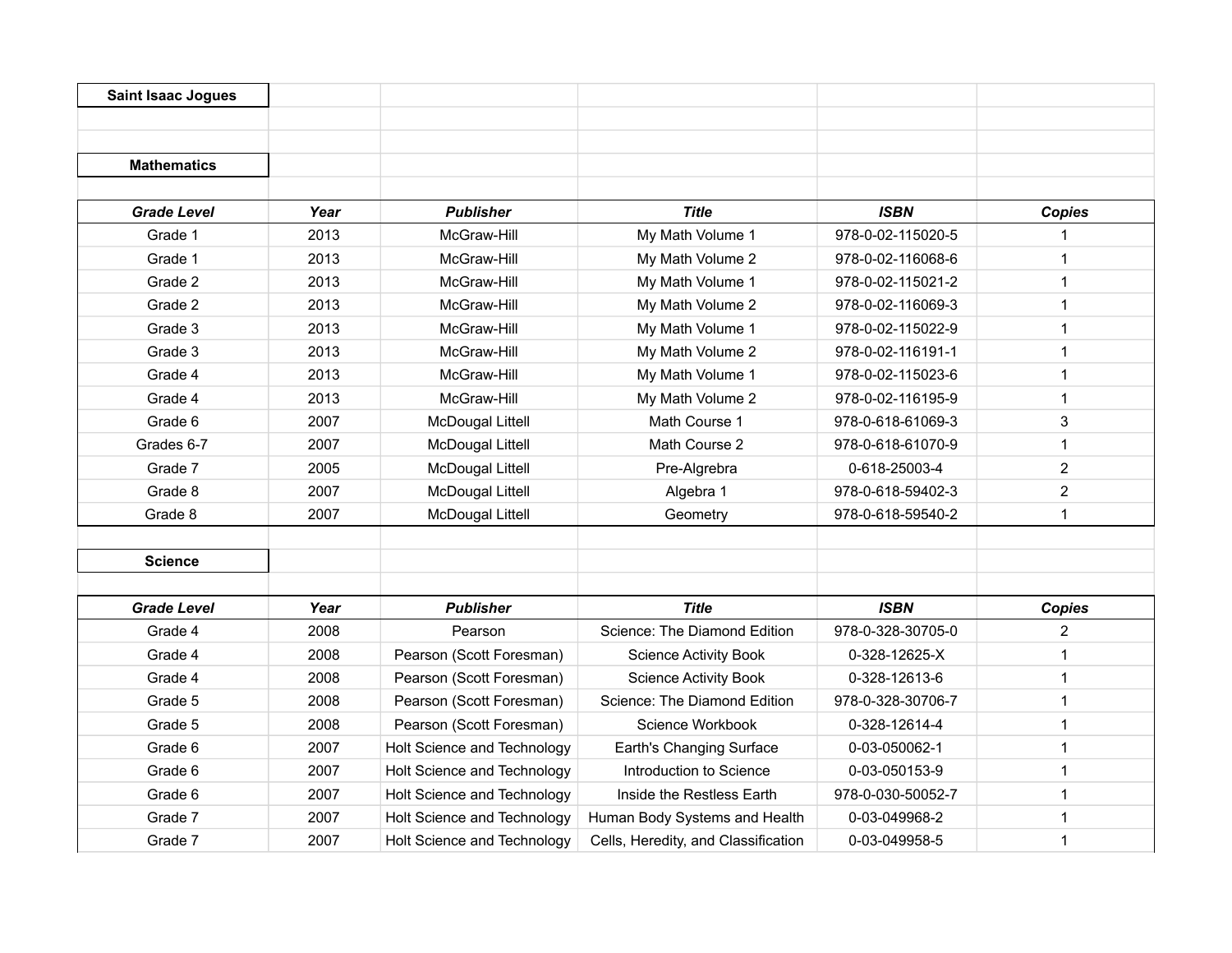| Grade 7            | 2007 | Holt Science and Technology  | Microorganisms, Fungi, and Plants           | 0-03-049932-1     | 1              |
|--------------------|------|------------------------------|---------------------------------------------|-------------------|----------------|
| Grade 7            | 2007 | Holt Science and Technology  | <b>Weather and Climate</b>                  | 0-03-050073-7     | 1              |
| Grade 8            | 2007 | Holt Science and Technology  | Astronomy                                   | 0-03-050082-6     | 1              |
| Grade 8            | 2007 | Holt Science and Technology  | Introduction to Matter                      | 0-03-050092-3     | 1              |
| Grade 8            | 2007 | Holt Science and Technology  | Forces, Motion, and Energy                  | 0-03-050112-1     | 1              |
| Grade 8            | 2007 | Holt Science and Technology  | <b>Interactions of Matter</b>               | 0-03-050102-4     | 1              |
|                    |      |                              |                                             |                   |                |
| <b>Reading</b>     |      |                              |                                             |                   |                |
|                    |      |                              |                                             |                   |                |
| <b>Grade Level</b> | Year | <b>Publisher</b>             | <b>Title</b>                                | <b>ISBN</b>       | <b>Copies</b>  |
| Grade 1            | 2017 | Zaner-Bloser                 | Adventures of the Superkids                 | 978-1-61436-577-8 | 1              |
| Grade 1            | 2017 | Zaner-Bloser                 | More Adventures of the Superkids            | 978-1-61436-533-4 | $\mathbf 1$    |
| Grade 1            | 1989 | <b>Modern Learning Press</b> | Words I Use When I Write                    | 978-0-83886-043-4 | $\overline{2}$ |
| Grade 2            | 2002 | Pearson (Scott Foresman)     | <b>Reading Street</b><br>Common Core<br>2.1 | 978-0-328-72449-9 | $\mathbf 1$    |
| Grade 2            | 2002 | Pearson (Scott Foresman)     | <b>Reading Street</b><br>Common Core<br>2.2 | 978-0-328-72450-5 | $\mathbf 1$    |
| Grade 2            | 2002 | Pearson (Scott Foresman)     | Reader's and Writer's Notebook              | 978-0-328-47670-1 | 1              |
| Grade 2            | 2017 | Zaner-Bloser                 | More Adventures of the Superkids            | 978-1-61436-578-5 | $\mathbf{1}$   |
| Grade 3            | 2002 | Pearson (Scott Foresman)     | <b>Reading Street</b><br>Common Core<br>3.1 | 978-0-328-72451-2 | 1              |
| Grade 3            | 2002 | Pearson (Scott Foresman)     | <b>Reading Street</b><br>Common Core<br>3.2 | 978-0-328-72452-9 | 1              |
| Grade 3            | 2002 | Pearson (Scott Foresman)     | Reader's and Writer's Notebook              | 978-0-328-47671-8 | 1              |
| Grade 4            | 2013 | Pearson (Scott Foresman)     | <b>Reading Street</b><br>Common Core<br>4.1 | 978-0-328-72453-6 | 1              |
| Grade 4            | 2013 | Pearson (Scott Foresman)     | <b>Reading Street</b><br>Common Core<br>4.2 | 978-0-328-72454-3 | 1              |
| Grade 4            | 2013 | Pearson (Scott Foresman)     | Reader's and Writer's Notebook              | 978-0-328-47673-2 | 1              |
| Grade 5            | 2008 | Pearson (Scott Foresman)     | <b>Reading Street</b>                       | 978-0-328-24353-2 | $\overline{2}$ |
|                    |      |                              |                                             |                   |                |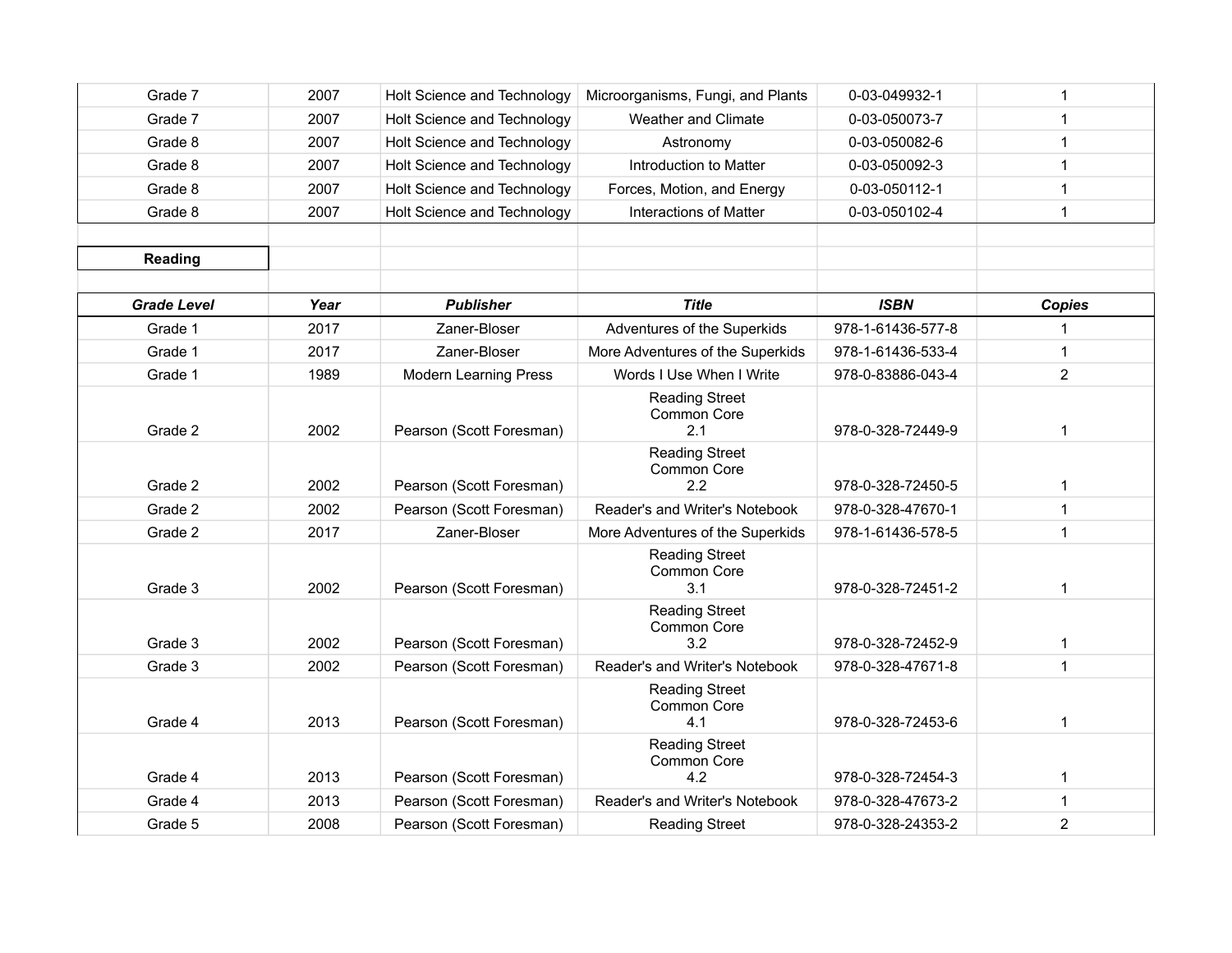| Grade 5              | 2008 | <b>Prestwick House</b> | Growing Your Vocabulary: Learning<br>from Latin and Greek Roots | 978-1-58049-871-5 | 1             |
|----------------------|------|------------------------|-----------------------------------------------------------------|-------------------|---------------|
| Grade 6              | 2005 | Glencoe                | Writer's Choice: Grammar and<br>Composition                     | 0-07-829814-8     | $\mathbf 1$   |
| Grade 6              | 2008 | <b>Prestwick House</b> | Growing Your Vocabulary: Learning<br>from Latin and Greek Roots | 978-1-58049-872-2 | $\mathbf 1$   |
| Grade 7              | 2005 | Glencoe                | Writer's Choice: Grammar and<br>Composition                     | 0-07-829815-6     | 1             |
| Grade 7              | 2007 | Holt                   | Elements of Literature: Second<br>Course                        | 0-03-042413-5     | 1             |
| Grade 8              | 2005 | Glencoe                | Writer's Choice: Grammar and<br>Composition                     | 0-07-829816-4     | $\mathbf 1$   |
| Grade 8              | 2007 | Holt                   | Elements of Literature: Third<br>Course                         | 0-03-092572-X     | 1             |
|                      |      |                        |                                                                 |                   |               |
| <b>Langauge Arts</b> |      |                        |                                                                 |                   |               |
|                      |      |                        |                                                                 |                   |               |
| <b>Grade Level</b>   | Year | <b>Publisher</b>       | <b>Title</b>                                                    | <b>ISBN</b>       | <b>Copies</b> |
| Grade 3              | 2013 | Loyola Press           | Exercises in English: Level C                                   | 978-0-8294-3627-3 | $\mathbf{1}$  |
|                      |      |                        | Elements of Literature: Introductory                            |                   |               |
| Grade 6              | 2007 | Holt                   | Course                                                          | 0-03-042409-7     | $\mathbf 1$   |
|                      |      |                        |                                                                 |                   |               |
| <b>Handwriting</b>   |      |                        |                                                                 |                   |               |
|                      |      |                        |                                                                 |                   |               |
| <b>Grade Level</b>   | Year | <b>Publisher</b>       | <b>Title</b>                                                    | <b>ISBN</b>       | <b>Copies</b> |
| Grade 3              | 2008 | Zaner-Bloser           | Handwriting 3                                                   | 978-0-7367-5146-9 | 1             |
|                      |      |                        |                                                                 |                   |               |
| Vocabulary           |      |                        |                                                                 |                   |               |
|                      |      |                        |                                                                 |                   |               |
| <b>Grade Level</b>   | Year | <b>Publisher</b>       | <b>Title</b>                                                    | <b>ISBN</b>       | <b>Copies</b> |
| Grade 5              | 2008 | Prestwick House        | Growing Your Vocabulary: Learning<br>from Latin and Greek Roots | 978-1-58049-871-5 | $\mathbf 1$   |
| Grade 6              | 2008 | <b>Prestwick House</b> | Growing Your Vocabulary: Learning<br>from Latin and Greek Roots | 978-1-58049-872-2 | 1             |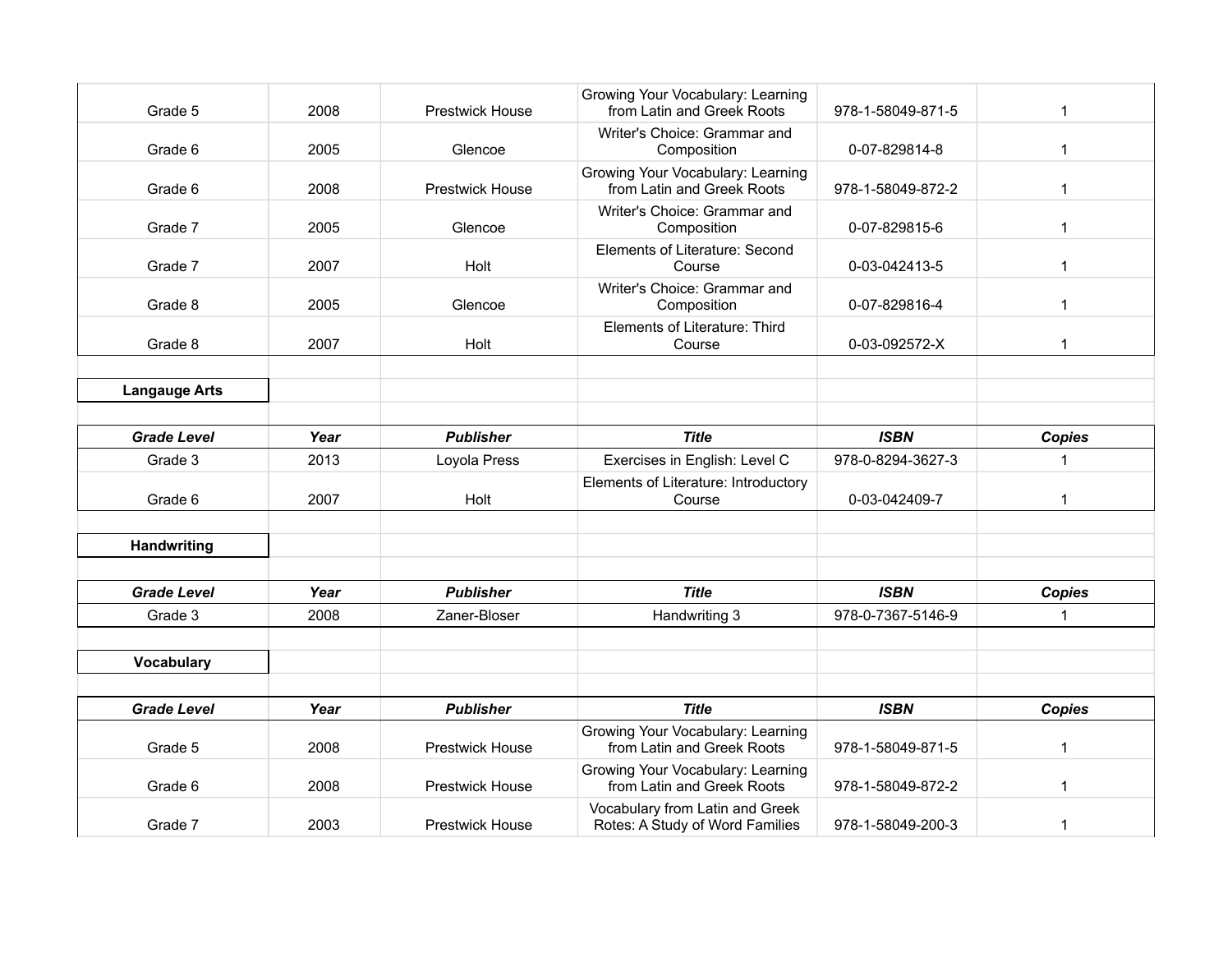| Grade 7               | 2015 | <b>Prestwick House</b> | Vocabulary from Latin and Greek<br>Rotes: A Study of Word Families                | 978-1-58049-201-0 | 1             |
|-----------------------|------|------------------------|-----------------------------------------------------------------------------------|-------------------|---------------|
|                       |      |                        |                                                                                   |                   |               |
| <b>Social Studies</b> |      |                        |                                                                                   |                   |               |
|                       |      |                        |                                                                                   |                   |               |
| <b>Grade Level</b>    | Year | <b>Publisher</b>       | <b>Title</b>                                                                      | <b>ISBN</b>       | <b>Copies</b> |
| Grade 4               | 2009 | Harcourt               | <b>Social Studies</b><br><b>States and Regions</b><br><b>Illinois Connections</b> | 978-0-15-364846-5 | $\mathbf{1}$  |
| Grade 4               | 2009 | Harcourt               | <b>Social Studies</b><br><b>States and Regions</b><br>Homework and Practice Book  | 978-0-15-364848-9 | $\mathbf 1$   |
| Grade 5               | 2009 | Harcourt               | <b>Social Studies</b><br>The United States                                        | 978-0-15-368695-5 | $\mathbf{1}$  |
| Grade 5               | 2009 | Harcourt               | <b>Social Studies</b><br>The United States<br>Homework and Practice Book          | 978-0-15-347296-1 | 1             |
| Grade 6               | 2008 | Holt                   | <b>World History</b>                                                              | 978-0-03-093664-7 | $\mathbf 1$   |
|                       |      |                        |                                                                                   |                   |               |
| Religion              |      |                        |                                                                                   |                   |               |
|                       |      |                        |                                                                                   |                   |               |
| <b>Grade Level</b>    | Year | <b>Publisher</b>       | <b>Title</b>                                                                      | <b>ISBN</b>       | <b>Copies</b> |
| Grade 1               | 2010 | Benzinger              | <b>Blest Are We</b><br>Faith in Action<br>School 1                                | 978-0-7829-0416-1 | $\mathbf 1$   |
| Grade 2               | 2010 | Benzinger              | <b>Blest Are We</b><br>Faith in Action<br>School 2                                | 978-0-7829-1734-5 | 1             |
| Grade 3               | 2010 | Benzinger              | <b>Blest Are We</b><br>Faith in Action<br>School 3                                | 978-0-7829-1735-2 | $\mathbf 1$   |
| Grade 4               | 2010 | Benzinger              | <b>Blest Are We</b><br>Faith in Action<br>School 4                                | 978-0-7829-1736-9 | $\mathbf{1}$  |
| Grade 5               | 2010 | Benzinger              | <b>Blest Are We</b><br>Faith in Action<br>School 5                                | 978-0-7829-1737-6 | $\mathbf 1$   |
| Grade 5               | 2010 | Sadlier                | We Believe<br>We Meet Jesus in the Sacraments                                     | 978-8215-6305-2   | 1             |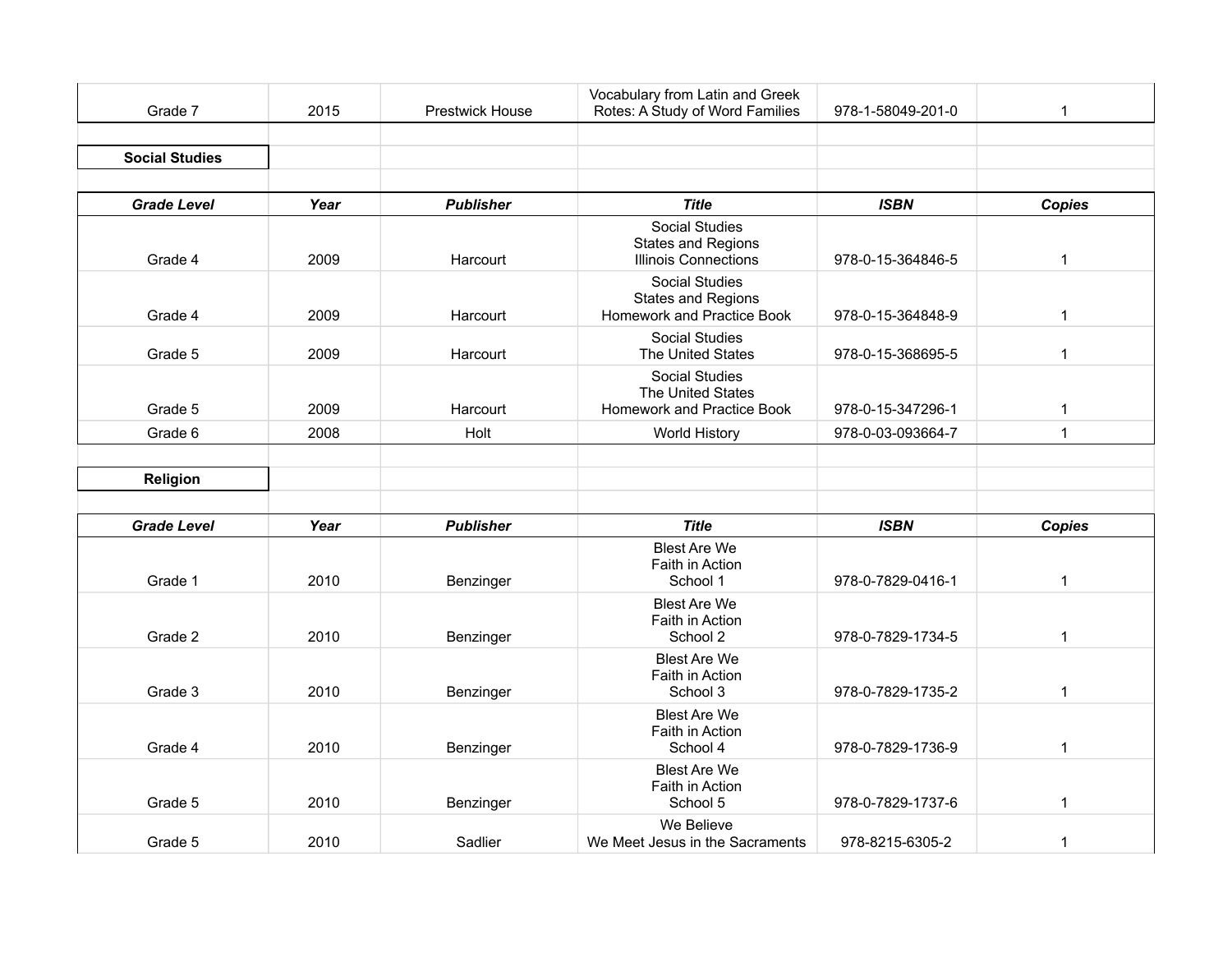| <b>Grade Level</b> | Year | <b>Publisher</b>          | Title<br>Paso a Paso A                             | <b>ISBN</b>       | Copies |
|--------------------|------|---------------------------|----------------------------------------------------|-------------------|--------|
| Spanish            |      |                           |                                                    |                   |        |
| Grade 8            | 2019 | Lumen Eclesiae Press      | Who is the Holy Spirit?                            | 978-1-7323200-0   |        |
| Grade 8            | 2011 | Midwest Theological Forum | The History of the Church                          | 978-1-936045-87-7 |        |
| Grade 7            | 2014 | Benzinger                 | Be My Disciples<br>Life in Christ Jesus            | 978-1-5249-1619-0 |        |
| Grade 6            | 2010 | Benzinger                 | <b>Blest Are We</b><br>Faith in Action<br>School 6 | 978-0-7829-1738-3 |        |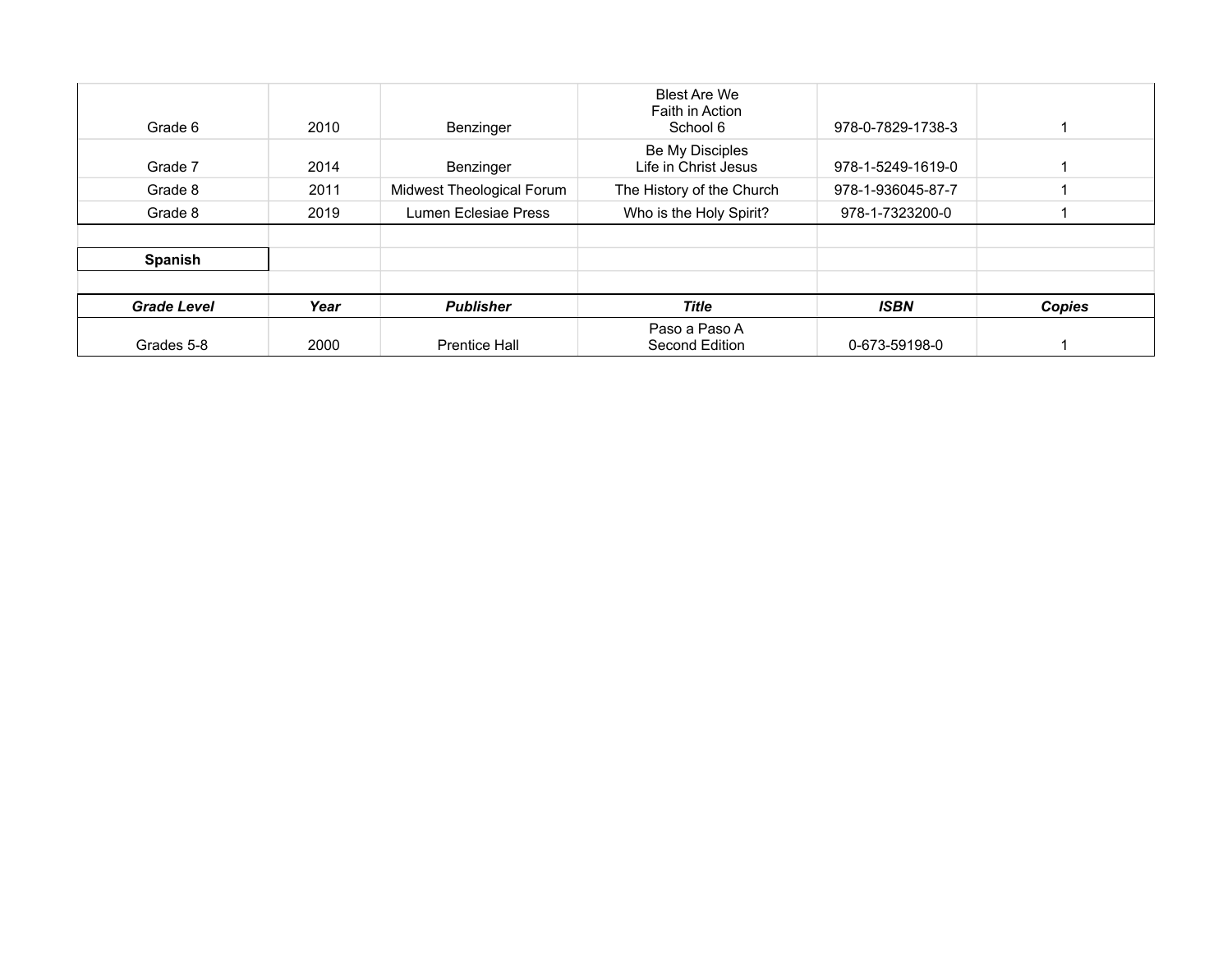| D <sub>181</sub>   |      |                                        |                                                   |                   |                |
|--------------------|------|----------------------------------------|---------------------------------------------------|-------------------|----------------|
| <b>Mathematics</b> |      |                                        |                                                   |                   |                |
| <b>Grade Level</b> | Year | <b>Publisher</b>                       | <b>Title</b>                                      | <b>ISBN</b>       | <b>Copies</b>  |
| Kindergarten       | 2009 | <b>Marshall Cavendish</b><br>Education | Math in Focus<br>The Singapore Approach<br>Part 1 | 978-0-669-01097   | $\mathbf 1$    |
| Kindergarten       | 2009 | <b>Marshall Cavendish</b><br>Education | Math in Focus<br>The Singapore Approach<br>Part 2 | 978-0-669-01113-5 | 1              |
| Kindergarten       | 2012 | <b>Marshall Cavendish</b><br>Education | Math in Focus<br>Singapore Math<br>B Part 1       | 978-0-547-62524-9 | $\mathbf 1$    |
| Kindergarten       | 2012 | <b>Marshall Cavendish</b><br>Education | Math in Focus<br>Singapore Math<br>B Part 2       | 978-0-669-01638-3 | 1              |
| Grade 1            | 2015 | <b>Marshall Cavendish</b><br>Education | Math in Focus<br>Singapore Math<br>1A             | 978-0-544-19355-0 | $\overline{2}$ |
| Grade 1            | 2015 | <b>Marshall Cavendish</b><br>Education | Math in Focus<br>Singapore Math<br>1A Workbook    | 978-0-544-19380-2 | $\mathbf 1$    |
| Grade 1            | 2015 | <b>Marshall Cavendish</b><br>Education | Math in Focus<br>Singapore Math<br>1B             | 978-0-544-19356-7 | $\overline{2}$ |
| Grade 1            | 2015 | <b>Marshall Cavendish</b><br>Education | Math in Focus<br>Singapore Math<br>1B Workbook    | 978-0-544-19381-9 | 1              |
| Grade 2            | 2015 | <b>Marshall Cavendish</b><br>Education | Math in Focus<br>Singapore Math<br>2A             | 978-0-544-19357-4 | 1              |
| Grade 2            | 2015 | <b>Marshall Cavendish</b><br>Education | Math in Focus<br>Singapore Math<br>2A Workbook    | 978-0-544-19382-6 | 1              |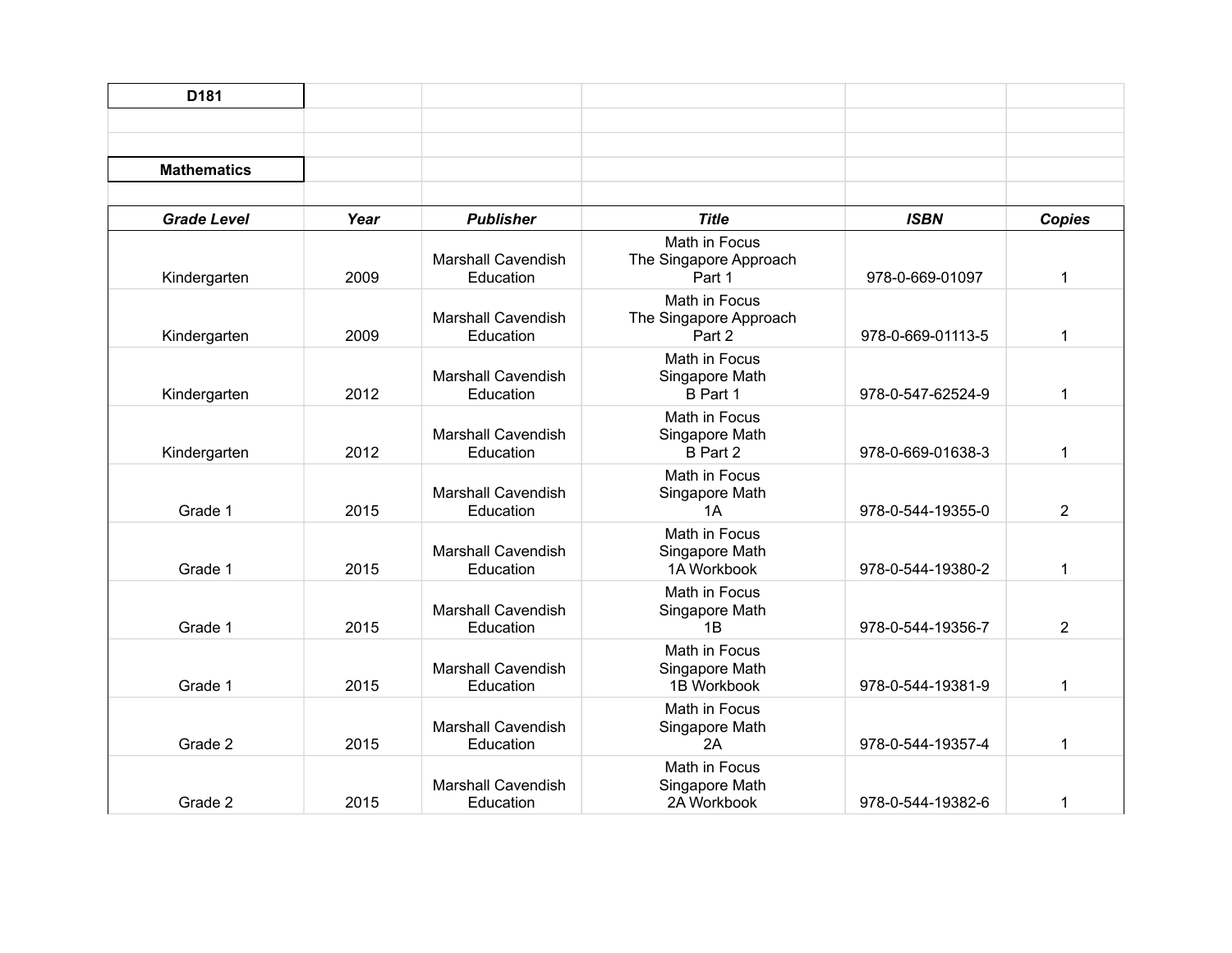| Grade 2 | 2015 | <b>Marshall Cavendish</b><br>Education | Math in Focus<br>SIngapore Math<br>2Β          | 978-0-544-19358-1 | $\overline{2}$ |
|---------|------|----------------------------------------|------------------------------------------------|-------------------|----------------|
| Grade 2 | 2015 | <b>Marshall Cavendish</b><br>Education | Math in Focus<br>Singapore Math<br>2B Workbook | 978-0-544-19383-3 | $\mathbf{1}$   |
| Grade 3 | 2015 | <b>Marshall Cavendish</b><br>Education | Math in Focus<br>Singapore Math<br>ЗA          | 978-0-544-19359-8 | $\overline{2}$ |
| Grade 3 | 2015 | <b>Marshall Cavendish</b><br>Education | Math in Focus<br>Singapore Math<br>3A Workbook | 978-0-544-19384-0 | 1              |
| Grade 3 | 2015 | <b>Marshall Cavendish</b><br>Education | Math in Focus<br>Singapore Math<br>3B          | 978-0-544-19360-4 | 2              |
| Grade 3 | 2015 | <b>Marshall Cavendish</b><br>Education | Math in Focus<br>Singapore Math<br>3B Workbook | 978-0-544-19385-7 | 1              |
| Grade 4 | 2015 | <b>Marshall Cavendish</b><br>Education | Math in Focus<br>Singapore Math<br>4A          | 978-0-544-19361-1 | 1              |
| Grade 4 | 2015 | <b>Marshall Cavendish</b><br>Education | Math in Focus<br>Singapore Math<br>4A Workbook | 978-0-544-19386-4 | 1              |
| Grade 4 | 2015 | <b>Marshall Cavendish</b><br>Education | Math in Focus<br>Singapore Math<br>4B          | 978-0-544-19362-8 | $\mathbf 1$    |
| Grade 4 | 2015 | <b>Marshall Cavendish</b><br>Education | Math in Focus<br>Singapore Math<br>4B Workbook | 978-0-669-01333-7 | $\mathbf{1}$   |
| Grade 5 | 2013 | <b>Marshall Cavendish</b><br>Education | Math in Focus<br>Singapore Math<br>5A          | 978-547-87614-6   | $\mathbf{1}$   |
| Grade 5 | 2015 | <b>Marshall Cavendish</b><br>Education | Math in Focus<br>Singapore Math<br><b>5A</b>   | 978-0544019363-5  | $\mathbf{1}$   |
| Grade 5 | 2014 | <b>Marshall Cavendish</b><br>Education | Math in Focus<br>Singapore Math<br>5A Workbook | 978-0-669-01393-1 | 1              |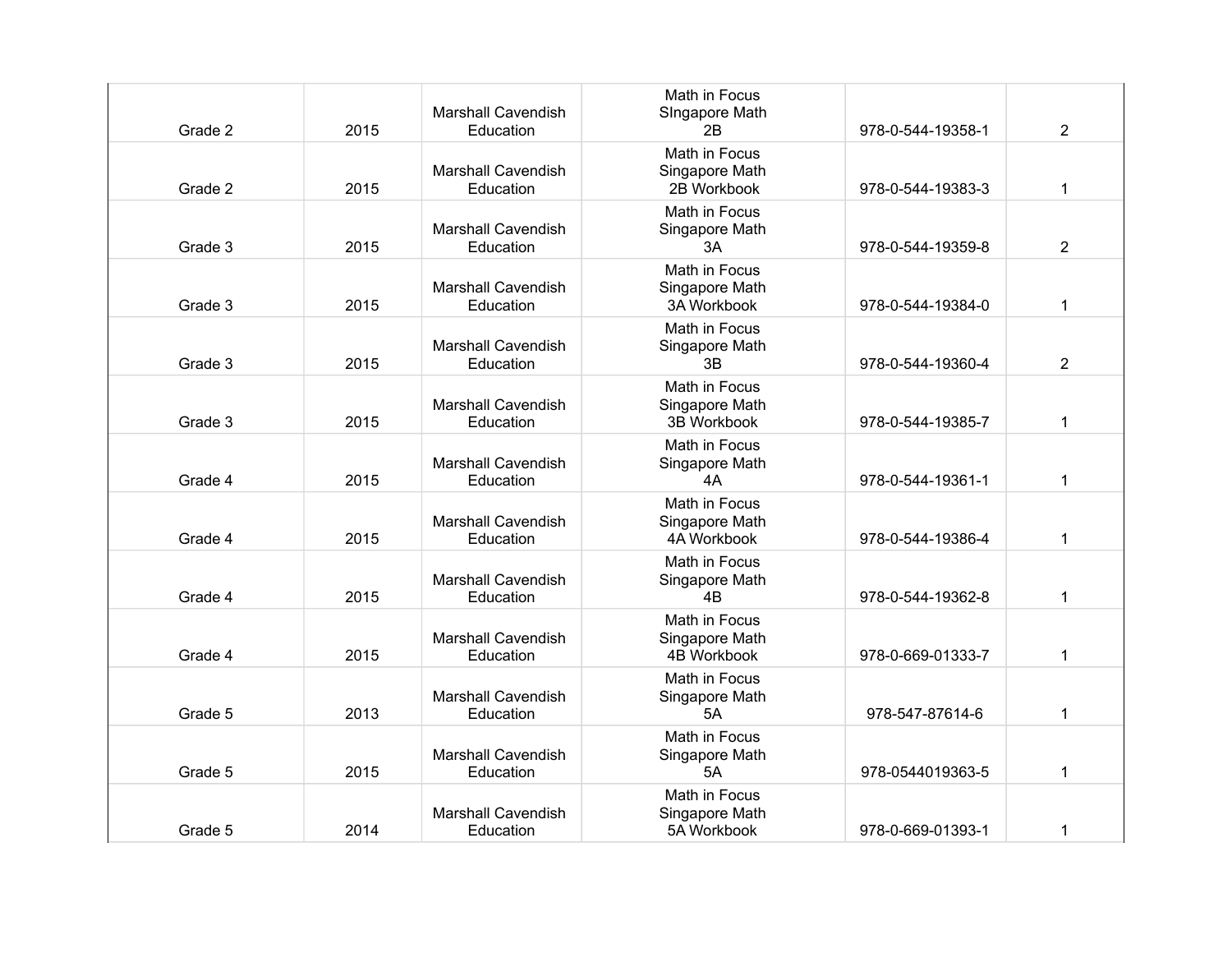| Grade 5            | 2015  | <b>Marshall Cavendish</b><br>Education | Math in Focus<br>Singapore Math<br>5Β                            | 978-0-544-19364-2 | $\overline{2}$ |
|--------------------|-------|----------------------------------------|------------------------------------------------------------------|-------------------|----------------|
| Grade 5            | 2009  | <b>Marshall Cavendish</b><br>Education | Math in Focus<br>Singapore Math<br>5B Workbook                   | 978-0-669-01338-2 | $\mathbf 1$    |
| Grades 6-8         | 2014  | <b>Marshall Cavendish</b><br>Education | Math in Focus<br>Singapore Math<br>Course 1 A                    | 978-0-547-55936-0 | 1              |
| Grades 6-8         | 2012  | <b>Marshall Cavendish</b><br>Education | Math in Focus<br>Singapore Math<br>Course 1 B                    | 978-0-547-56012-0 | 1              |
| Grades 6-8         | 2014  | <b>Big Ideas Learning</b>              | Big Ideas Math                                                   | 978-1-60840-449-0 | $\overline{2}$ |
| Grades 6-8         | 2014  | Big Ideas Learning                     | <b>Big Ideas Math</b>                                            | 978-1-60840-450-6 | $\overline{2}$ |
| Grades 6-8         | 2014? | Big Ideas Learning                     | Big Ideas Math<br>Record and Practice Journal                    | 978-1-60840-233-5 | $\mathbf 1$    |
| Grade 6            | ?     | Big Ideas Learning                     | Big Ideas Math<br>Record and Practice Journal                    | 978-1-60840-464-3 | $\mathbf{1}$   |
| Grades 6-8         | ?     | Big Ideas Learning                     | <b>Big Ideas Math</b><br>Record and Practice Journal             | 978-1-60840-460-5 | $\mathbf 1$    |
| Grades 6-8         | 2014  | Big Ideas Learning                     | Big Ideas Math                                                   | 978-1-60840-451-3 | $\mathbf{1}$   |
| Grades 6-8         | 2014  | Big Ideas Learning                     | Big Ideas Math<br>Record and Practice Journal                    | 978-1-60840-234-2 | 1              |
| Grade 8            | 1991  | McDougal<br>Littell/Houghton Mifflin   | Geometry for Enjoyment and<br>Challenge                          | 978-0-866-09965-3 | 1              |
| <b>Vocabulary</b>  |       |                                        |                                                                  |                   |                |
| <b>Grade Level</b> | Year  | <b>Publisher</b>                       | <b>Title</b>                                                     | <b>ISBN</b>       | <b>Copies</b>  |
| Grades K-5         | 2012  | Pearson                                | Words Their Way<br>Word Study in Action<br>Syllables and Affixes | 978-1-4284-3134-8 | 1              |
| Grades K-5         | 2012  | Pearson                                | Words Their Way<br>Word Study in Action<br>Within Word Pattern   | 978-1-4284-3133-1 | 1              |